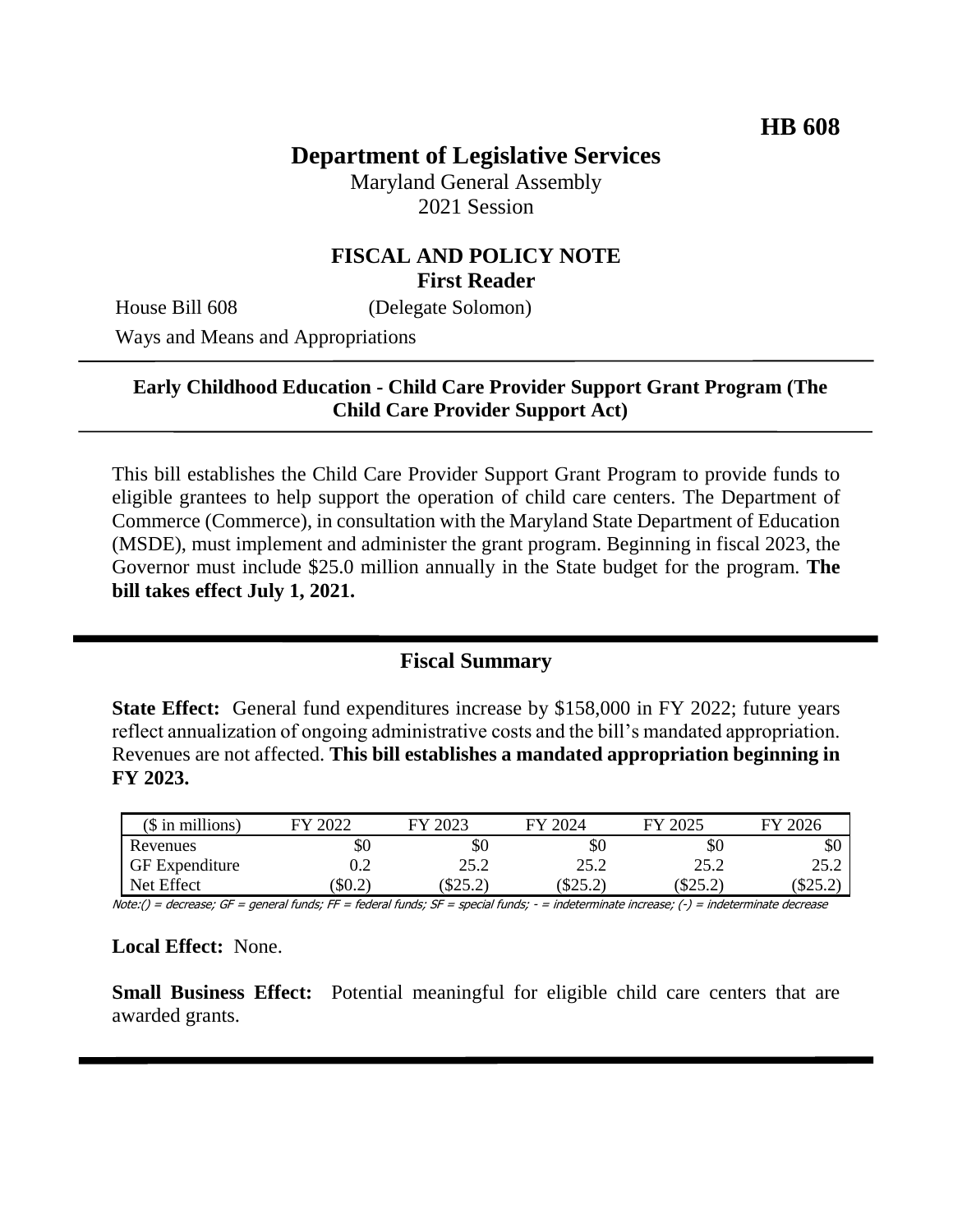## **Analysis**

**Bill Summary:** An eligible grantee is a child care center that:

- was in operation before March 2020;
- is open and operational on or after September 30, 2020;
- has a certificate of good standing in the State;
- is enrolled in the Maryland EXCELS program;
- accepts State scholarship vouchers;
- can demonstrate financial stress or a disruption in operation, including the loss of at least 20% of enrollment for a period of at least two months from March 1, 2020, through June 30, 2021;
- is *not* currently serving enrolled children but can confirm its intention to enroll children no more than 30 days after the date on which a grant is received; and
- provides a detailed description of how it anticipates spending the grant and how many children it anticipates enrolling after the grant is received.

Commerce, in consultation with MSDE and child care industry leaders or advisory groups, must adopt regulations to implement the bill, including regulations to develop requirements for grant applications and a process for reviewing and awarding grants.

The Secretary of Commerce may adjust the amount of each grant depending on the number of eligible grantees and may not award a grant to an eligible grantee in an amount that is more than the eligible grantee's total operating expenses over a period of two months. The Secretary must prioritize grant awards to eligible grantees located in high poverty zip codes in the State or zip codes with a significant number of licensed child care centers that have closed permanently.

Grant awards may be used by eligible grantees only for payroll expenses, rent or mortgage payments, utility expenses, and other similar expenses necessary for the operation of the child care center.

**Current Law:** "Child care center" means an agency, institution, or establishment that, for part or all of a day, or on a 24-hour basis on a regular schedule, and at least twice a week, offers or provides child care to children who do not have the same parentage except as otherwise provided for in law or regulation. The State Board of Education must adopt regulations relating to the licensing and operation of child care centers.

The Child Care Scholarship Program (referred to as the Child Care Subsidy Program in statute) provides financial assistance with child care costs to eligible low-income families pursuant to requirements established in regulation.

HB 608/ Page 2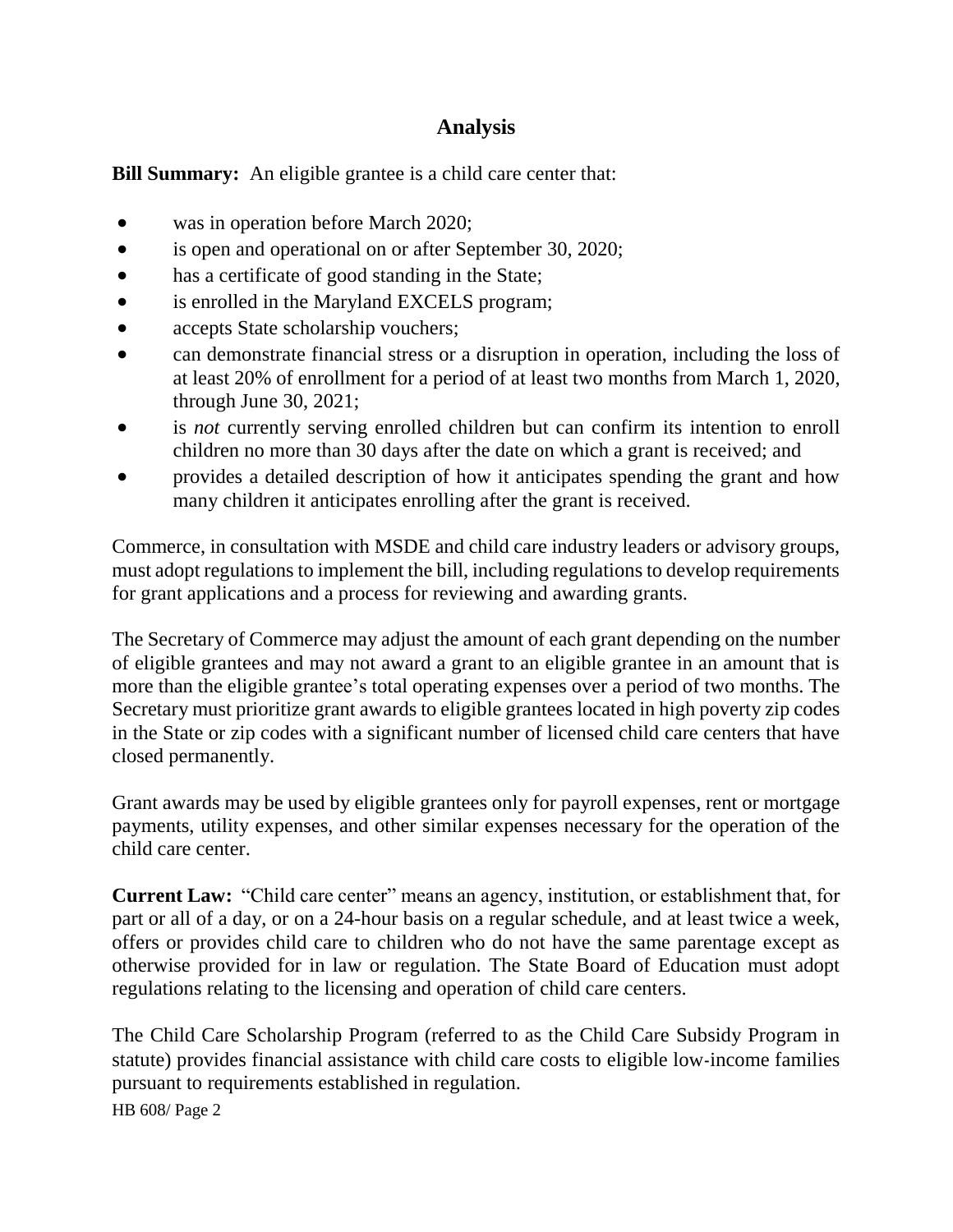**State Expenditures:** General fund expenditures increase by \$25.0 million annually beginning in fiscal 2023 to reflect the mandated appropriation. For purposes of this analysis, it is assumed that expenditures are incurred in fiscal 2022 for administrative costs associated with the development of the grant program.

Accordingly, general fund expenditures for Commerce increase by \$158,490 in fiscal 2022, which accounts for a three-month start-up delay from the bill's July 1, 2021 effective date. This estimate reflects the cost of hiring two staff (one administrator/one accounting specialist) to assist with the establishment of procedures for and the administration of the grant program, including consultation with specified entities to adopt related regulations. It includes salaries, fringe benefits, one-time start-up costs, and ongoing operating expenses.

| <b>Positions</b>                        |           |
|-----------------------------------------|-----------|
| Salaries and Fringe Benefits            | \$147,327 |
| <b>Operating Expenses</b>               | 11,163    |
| <b>Total FY 2022 State Expenditures</b> | \$158,490 |

Future year expenditures reflect full salaries with annual increases and employee turnover, ongoing operating expenses, and the annual \$25.0 million mandated appropriation beginning in fiscal 2023.

MSDE can use existing resources to consult with Commerce.

**Small Business Effect:** Child care centers meeting specified criteria are eligible for significant grant funding beginning in fiscal 2023.

### **Additional Information**

**Prior Introductions:** None.

**Designated Cross File:** None.

**Information Source(s):** Department of Commerce; Maryland State Department of Education; Department of Legislative Services

**Fiscal Note History:** First Reader - February 4, 2021 rh/rhh